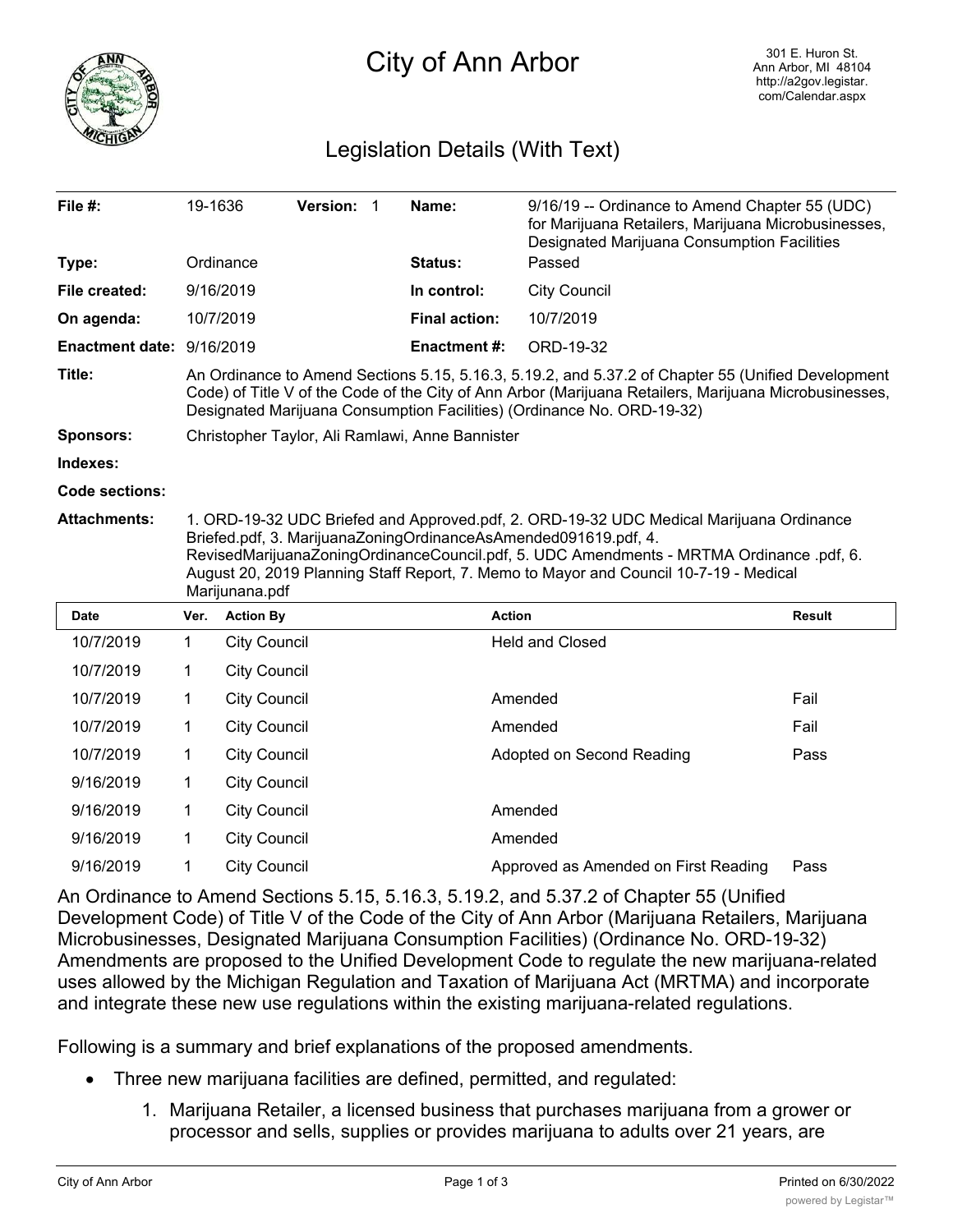regulated as one and the same as Medical Marijuana Provisioning Centers. Any approved provisioning center may also or instead operate as a retailer. Provisioning centers, and now retailers, are allowed with special exception approval in most mixed use zoning districts, must be at least 600 feet from another and microbusinesses, and must be at least 1,000 feet from a K-12 school.

- 2. Designated Marijuana Consumption Facility, a licensed business where customers may consume, via smoking, ingestion or other means, marijuana individually purchased through a State Licensed Medical Marijuana Provisioning Center, Marijuana Retailer, or marijuana microbusiness, are allowed with special exception approval in most mixed use zoning districts. Designated Marijuana Consumption Facilities must be at least 1,000 feet from a K-12 school and must provide a maximum of 1 vehicle parking space per 100 square feet of floor area.
- 3. Marijuana Microbusiness, a licensed business that grows, processes, and sells or transfers marijuana directly to adults over 21 years, are allowed with special exception approval in the C3 district and most special purpose districts, must be at least 600 feet from another and provisioning centers/retailers. A Marijuana Microbusiness must provide a maximum of 1 vehicle parking space per 2,000 square feet of cultivation area and 250 square feet of noncultivation area.
- · Facilities that grow marijuana (Marijuana Microbusinesses and Marijuana Growers) must obtain 10% of their energy from solar panels on-site, and must provide annual reports of their actual energy, water use and sanitary discharge.
- The term "medical" is struck wherever the marijuana-related word or phrase is now applicable to both medical and retail applications, such as medical marijuana grower and medical marijuana safety compliance facility.
- · All marijuana-related terms are grouped together in the Definitions section.
- The paragraph regulating the number of state operating licenses per lot is reformatted by inserting a table for clarity and updated to include the new marijuana facilities.
- · References to the MRTMA are added where appropriate along with existing references to the Michigan Medical Marihuana Act (MMMA) and/or the Medical Marijhuana Facilities Licensing Act (MMFLA).
- · Marijuana Growers are no longer permitted in mixed use districts. They remain permitted in some special purpose districts. (There are no growers in mixed use districts.)
- · The Permitted Use Table is corrected to indicate Marijuana Safety Compliance Facility and Marijuana Secure Transporter are permitted uses in the M1A district.

The Planning Commission recommended approval of the proposed ordinance amendments, following a public hearing, on August 20, 2019.

Attachments: Ordinance to Amend Chapter 55 (Marijuana Retailer, Marijuana Microbusiness, Designated Marijuana Consumption Facility) Planning Staff Report - August 20, 2019 Planning Commission Minutes - August 20, 2019 Prepared by: Alexis DiLeo, City Planner

Reviewed by: Derek Delacourt, Community Services Area Administrator